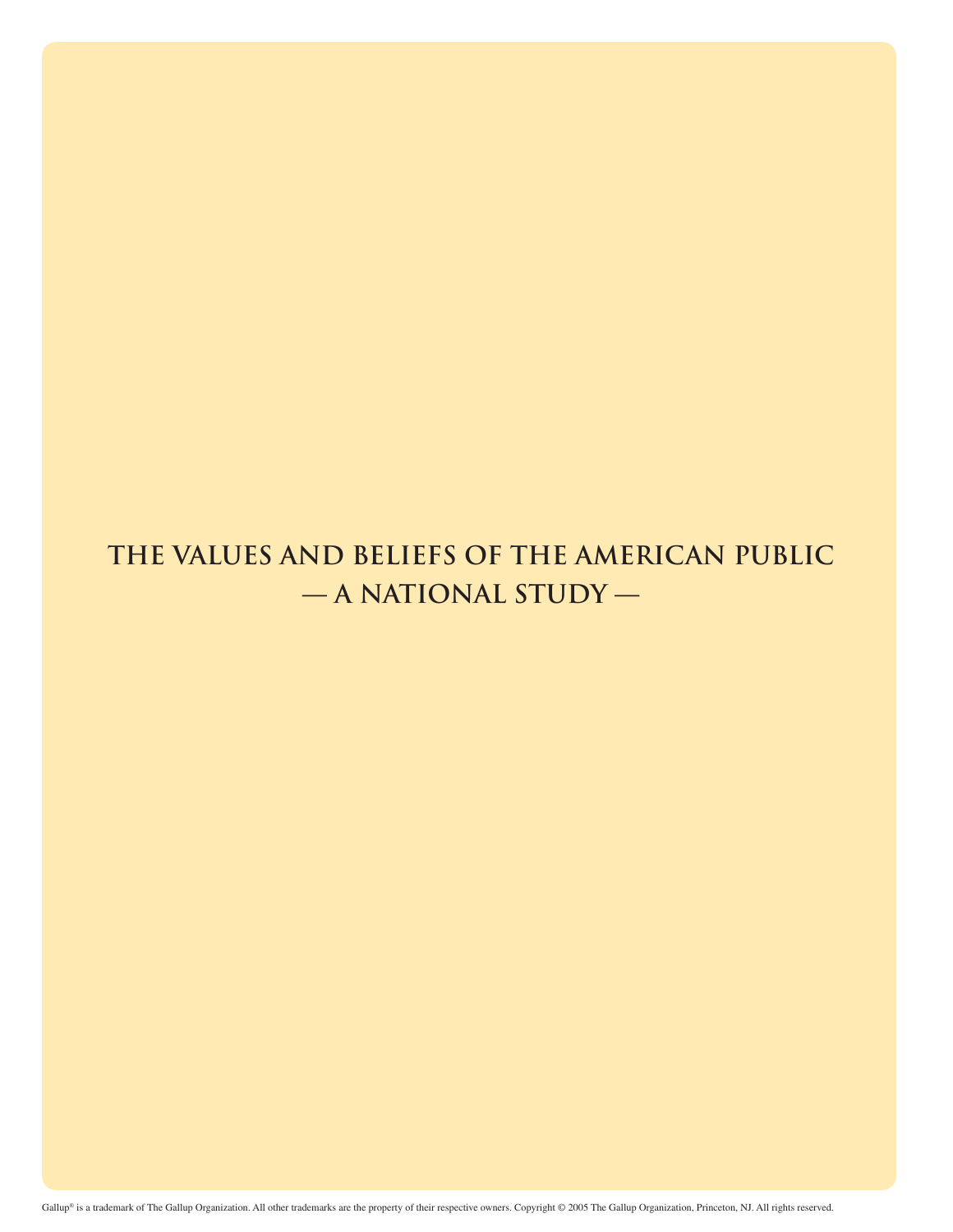#### **INSTRUCTIONS**

Please carefully follow the steps below when completing this survey.

- Use a blue or black ink pen that does not soak through the paper.
- Make solid marks that fit in the response boxes (make no stray marks on the survey).

| <b>EXAMPLE</b> |  |
|----------------|--|
| IXI            |  |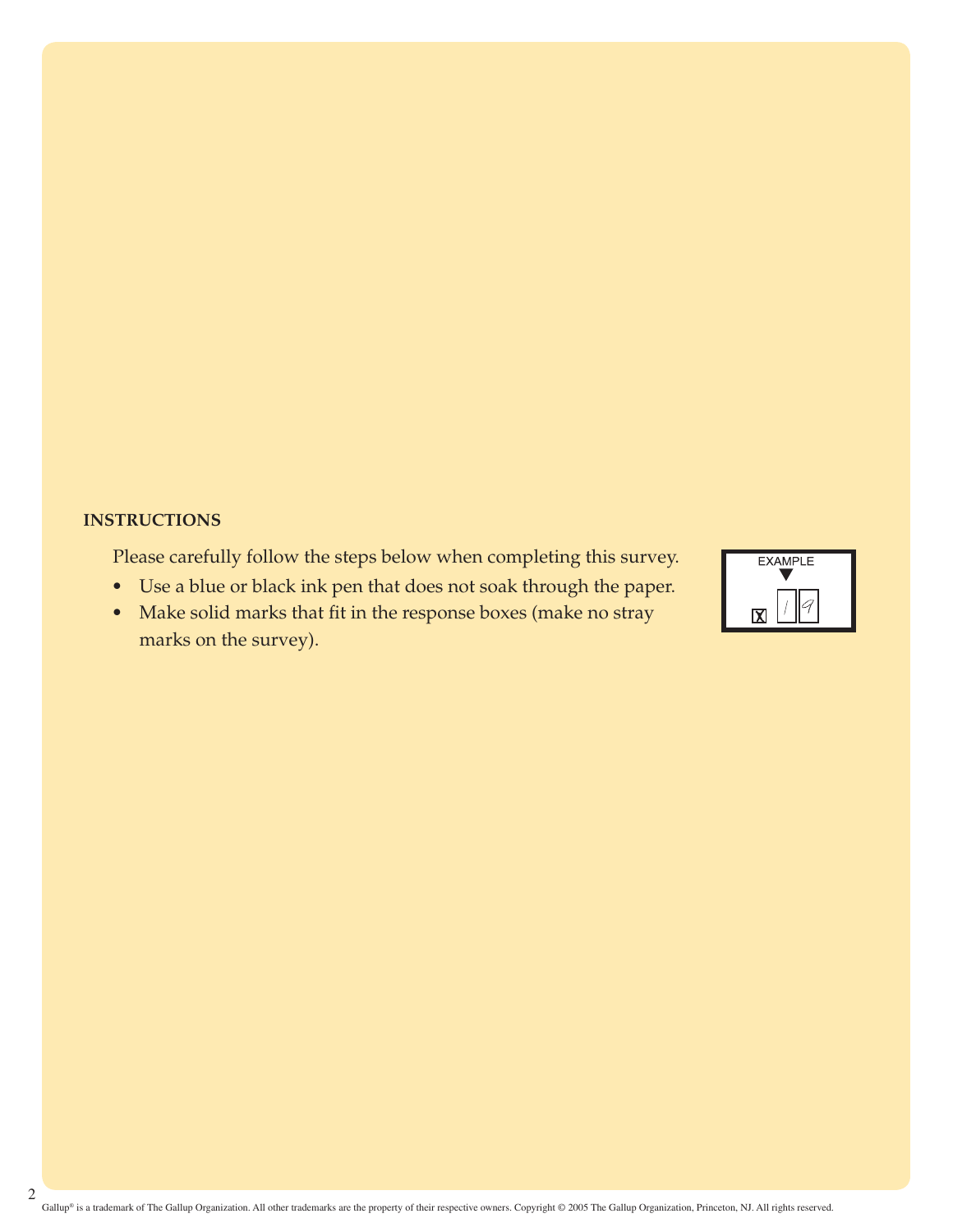| <b>RELIGIOUS BEHAVIORS AND ATTITUDES</b>       | 2 If possible, please provide the specific name                                                   |
|------------------------------------------------|---------------------------------------------------------------------------------------------------|
| With what religious family do you most closely | of your denomination. For example, if you are                                                     |
| identify? (Please mark only one box.)          | Baptist, are you Southern Baptist Convention,                                                     |
| Adventist                                      | American Baptist Churches in the USA, or some<br>other Baptist denomination? If you are Lutheran, |
| <b>African Methodist</b>                       | are you Lutheran Church-Missouri Synod,                                                           |
|                                                | Evangelical Lutheran Church in America, or some                                                   |
| Anabaptist                                     | other Lutheran denomination?                                                                      |
| Assemblies of God                              | Name of denomination:                                                                             |
| Baha'i                                         |                                                                                                   |
| Baptist                                        |                                                                                                   |
| <b>Bible Church</b>                            | $\Box$ Don't know                                                                                 |
| <b>Brethren</b>                                |                                                                                                   |
| <b>Buddhist</b>                                | 3 Do the following terms describe your<br>religious identity?                                     |
| Catholic/Roman Catholic                        | <b>Yes</b><br>N <sub>0</sub>                                                                      |
| <b>Chinese Folk Religion</b>                   |                                                                                                   |
| Christian & Missionary Alliance                |                                                                                                   |
| <b>Christian Reformed</b>                      |                                                                                                   |
| <b>Christian Science</b>                       |                                                                                                   |
| <b>Church of Christ</b>                        |                                                                                                   |
| Church of God                                  |                                                                                                   |
| <b>Church of the Nazarene</b>                  |                                                                                                   |
| Congregational                                 |                                                                                                   |
| Disciples of Christ                            |                                                                                                   |
| Episcopal/Anglican                             |                                                                                                   |
| Hindu                                          |                                                                                                   |
| Holiness                                       |                                                                                                   |
| Jehovah's Witnesses                            |                                                                                                   |
| Jewish                                         | Please indicate the one term that best describes                                                  |
| Latter-day Saints                              | your religious identity. (Please mark only one                                                    |
| Lutheran                                       | box.)                                                                                             |
| Mennonite                                      | Born-Again                                                                                        |
| Methodist                                      | <b>Bible-Believing</b>                                                                            |
| Muslim                                         | Charismatic                                                                                       |
| Orthodox (Eastern, Russian, Greek)             | <b>Theologically Conservative</b>                                                                 |
| Pentecostal                                    | Evangelical                                                                                       |
| Presbyterian                                   | Fundamentalist                                                                                    |
| Quaker/Friends                                 | <b>Theologically Liberal</b>                                                                      |
| Reformed Church of America/Dutch Reformed      | <b>Mainline Christian</b>                                                                         |
| <b>Salvation Army</b>                          | Pentecostal                                                                                       |
| Seventh-day Adventist                          | Seeker                                                                                            |
| <b>Unitarian Universalist</b>                  | Religious Right                                                                                   |
| <b>United Church of Christ</b>                 | <b>Moral Majority</b>                                                                             |
| Non-denominational Christian                   | None of these                                                                                     |
| No religion $\rightarrow$ Skip to Question 3   |                                                                                                   |
| Other (please specify)                         |                                                                                                   |
|                                                |                                                                                                   |
|                                                |                                                                                                   |

■ Don't know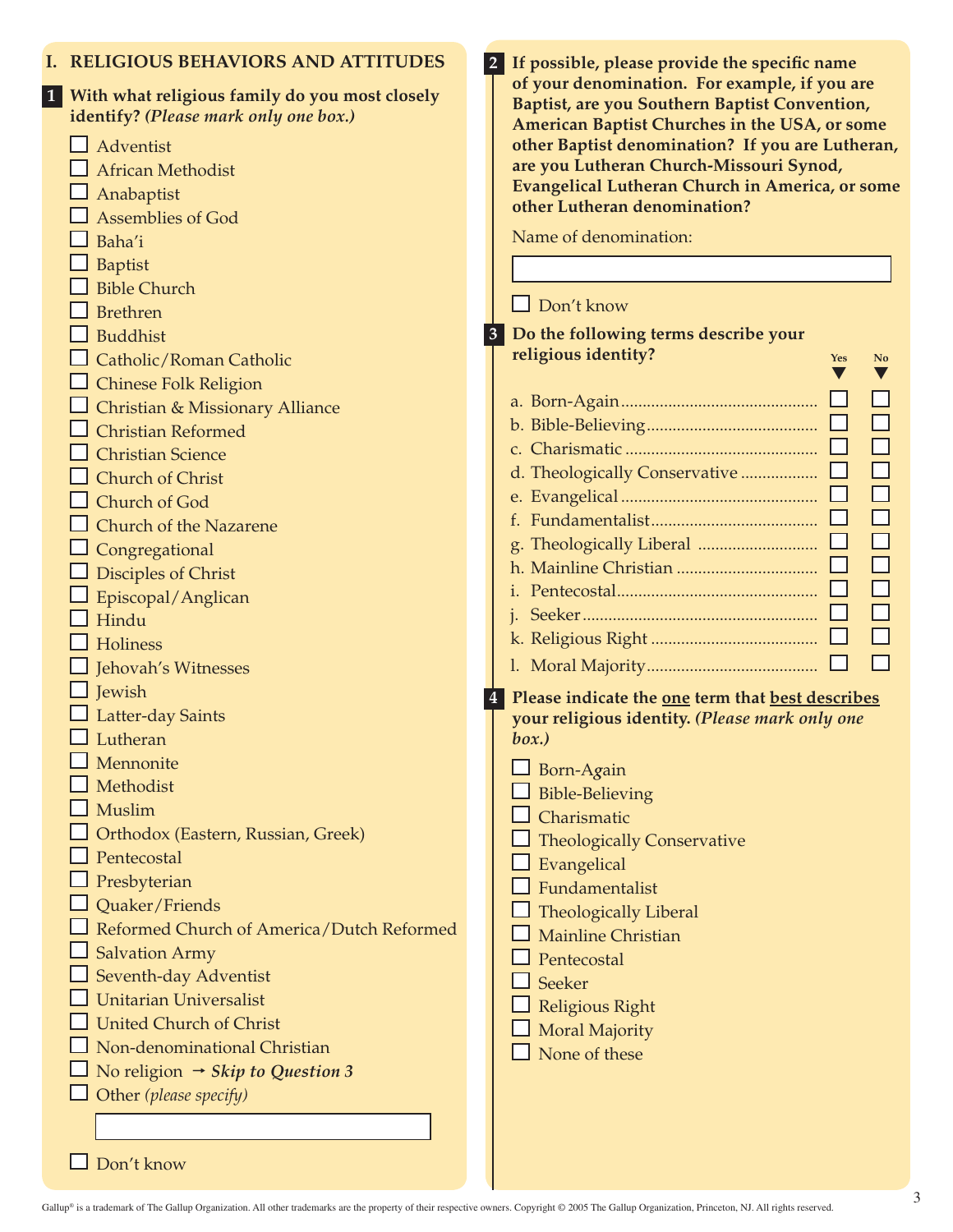| $\sqrt{7}$ | 5 How often do you attend religious services?<br>$\Box$ Never $\rightarrow$ Skip to Question 13<br>$\perp$ Less than once a year<br>$\Box$ Once or twice a year<br>$\Box$ Several times a year<br>$\Box$ Once a month<br>2-3 times a month<br>About weekly<br>Weekly<br>$\Box$ Several times a week<br>6 What is the full name of your current place of<br>worship? (Please write your answer in the space<br>below. If you attend more than one place of<br>worship, please refer to the one you attend most<br>often.)<br>Where is this place of worship located? (Please<br>write in whatever information you know. If exact<br>address is not known, please give a description<br>of the location, such as the building name or the<br>nearest street or intersection.)<br>Street:<br>City:<br>State:<br><b>ZIP Code:</b><br>8 How long have you attended your current place of<br>worship?<br>One year or less<br>2-4 years<br>5-9 years<br>10-19 years<br>20 or more years<br>Continue with Question 9 at the top of the next column | On average, how many people attend services<br> 9 <br>at your current place of worship? Just your best<br>estimate will do.<br>Less than 100<br>100-299<br>300-799<br>$\frac{1}{2}$ 800 or more<br>10 About what percent of the people at your current<br>place of worship are of the same race/ethnicity as<br>you?<br>$\%$<br>During the last year, approximately how much<br>11<br>money did you and other family members in your<br>household contribute to your current place of<br>worship?<br>Under \$500<br>$$500 - $999$<br>$$1,000 - $1,999$<br>$$2,000 - $2,999$<br>$$3,000 - $3,999$<br>$$4,000 - $4,999$<br>$$5,000 - $5,999$<br>$$6,000 - $6,999$<br>$$7,000 - $7,999$<br>\$8,000 - \$8,999<br>$$9,000 - $9,999$<br>\$10,000 or more<br>Continue with Question 12 below |
|------------|--------------------------------------------------------------------------------------------------------------------------------------------------------------------------------------------------------------------------------------------------------------------------------------------------------------------------------------------------------------------------------------------------------------------------------------------------------------------------------------------------------------------------------------------------------------------------------------------------------------------------------------------------------------------------------------------------------------------------------------------------------------------------------------------------------------------------------------------------------------------------------------------------------------------------------------------------------------------------------------------------------------------------------------------|---------------------------------------------------------------------------------------------------------------------------------------------------------------------------------------------------------------------------------------------------------------------------------------------------------------------------------------------------------------------------------------------------------------------------------------------------------------------------------------------------------------------------------------------------------------------------------------------------------------------------------------------------------------------------------------------------------------------------------------------------------------------------------------|
|            | 12 By your best guess, how would your place of worship feel<br>about the following behaviors? (Please mark only one box<br>for each item a-d.)                                                                                                                                                                                                                                                                                                                                                                                                                                                                                                                                                                                                                                                                                                                                                                                                                                                                                             | <b>Discourages</b><br><b>Encourages</b><br><b>Allows</b><br>Forbids<br>Don't<br>know<br>it<br>it<br>it<br>it                                                                                                                                                                                                                                                                                                                                                                                                                                                                                                                                                                                                                                                                          |

Gallup® is a trademark of The Gallup Organization. All other trademarks are the property of their respective owners. Copyright © 2005 The Gallup Organization, Princeton, NJ. All rights reserved.

 $\Box$ 

 $\Box$ 

 $\Box$ 

 $\Box$ 

 $\Box$ 

d. Members claiming new revelations from God ......................................

4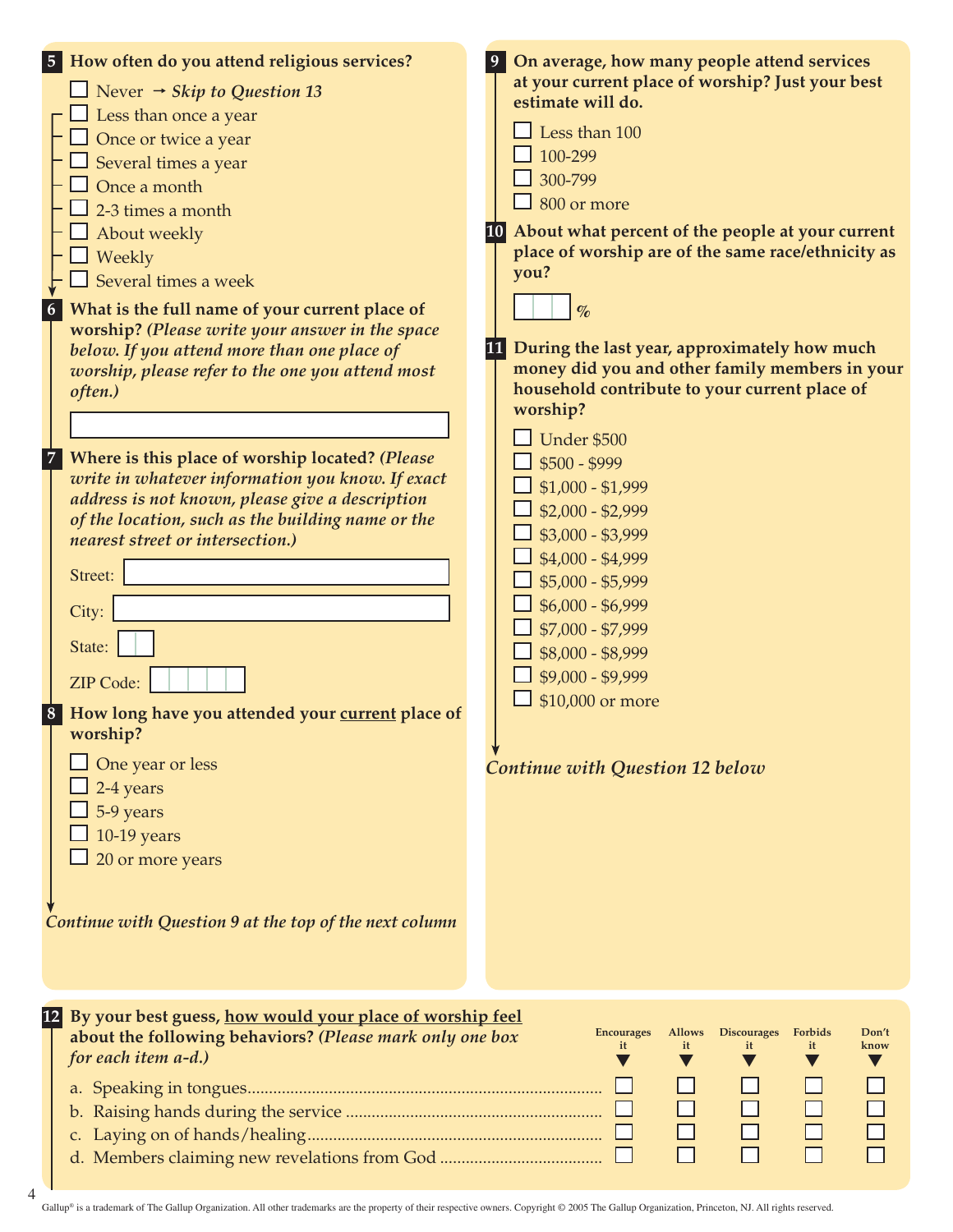|    | 13 How many of your friends                                                                                                                                        | All                                                    | <b>Most</b>           | About<br>half<br>A few | None                    | Don't<br>know  |
|----|--------------------------------------------------------------------------------------------------------------------------------------------------------------------|--------------------------------------------------------|-----------------------|------------------------|-------------------------|----------------|
|    |                                                                                                                                                                    |                                                        |                       |                        |                         |                |
|    |                                                                                                                                                                    |                                                        |                       |                        |                         |                |
|    |                                                                                                                                                                    |                                                        |                       |                        |                         |                |
|    | 14 <br>How often did you participate in the following religious<br>activities last month?<br>a. Religious education programs, such as Bible study or Sunday school | Not at all                                             | 1-2 times             | 3-4 times              | 5 or more<br>times<br>V |                |
|    | b.<br>t.                                                                                                                                                           | $\Box$                                                 | $\Box$<br>8888<br>889 |                        | 000000                  |                |
|    | $\cdot$                                                                                                                                                            |                                                        | $\Box$<br>$\Box$<br>П | $\Box$                 | $\Box$                  |                |
|    | 15 Outside of attending religious services, about how                                                                                                              | 18 How often, if at all, do you participate in table   |                       |                        |                         |                |
|    | often do you read the Bible, Koran, Torah, or other<br>sacred book?                                                                                                | prayers or grace before or after meals?                |                       |                        |                         |                |
|    |                                                                                                                                                                    | $\Box$ Never                                           |                       |                        |                         |                |
|    | Never                                                                                                                                                              | Only on certain occasions                              |                       |                        |                         |                |
|    | Less than once a year                                                                                                                                              | At least once a week                                   |                       |                        |                         |                |
|    | Once or twice a year                                                                                                                                               | $\Box$ At least once a day                             |                       |                        |                         |                |
|    | Several times a year                                                                                                                                               | $\Box$ At all meals                                    |                       |                        |                         |                |
|    | Once a month                                                                                                                                                       | The last time you prayed, did you pray about the<br>19 |                       |                        |                         |                |
|    | 2-3 times a month                                                                                                                                                  | following?                                             |                       |                        | <b>Yes</b>              | N <sub>0</sub> |
|    | About weekly<br>$\Box$ Weekly                                                                                                                                      |                                                        |                       |                        |                         |                |
|    |                                                                                                                                                                    |                                                        |                       |                        |                         |                |
|    | $\Box$ Several times a week or more often                                                                                                                          | b. General world concerns and affairs                  |                       |                        |                         |                |
| 16 | About how often do you pray or meditate outside<br>of religious services?                                                                                          | c. Confessing sins/asking for forgiveness              |                       |                        |                         |                |
|    |                                                                                                                                                                    |                                                        |                       |                        |                         |                |
|    | Never $\rightarrow$ Skip to Question 20 on next page                                                                                                               | e. Someone you know personally                         |                       |                        |                         |                |
|    | Only on certain occasions                                                                                                                                          | Someone you do not know personally<br>f.               |                       |                        |                         |                |
|    | Once a week or less                                                                                                                                                | g. People listed in a church bulletin,                 |                       |                        |                         |                |
|    | A few times a week                                                                                                                                                 | h. Your personal financial security                    |                       |                        |                         |                |
|    | Once a day<br>$\Box$ Several times a day                                                                                                                           |                                                        |                       |                        |                         |                |
|    |                                                                                                                                                                    | Your spiritual life/relationship with                  |                       |                        |                         |                |
|    | When you pray, to whom do you pray? (Please                                                                                                                        |                                                        |                       |                        |                         |                |
|    | mark only one box.)                                                                                                                                                | k. Other personal needs or concerns                    |                       |                        |                         |                |
|    | I pray to God                                                                                                                                                      |                                                        |                       |                        |                         |                |
|    | I pray to Jesus Christ                                                                                                                                             |                                                        |                       |                        |                         |                |
|    | I sometimes pray to God, sometimes to Jesus Christ                                                                                                                 |                                                        |                       |                        |                         |                |
|    | Other (please specify)                                                                                                                                             |                                                        |                       |                        |                         |                |

┚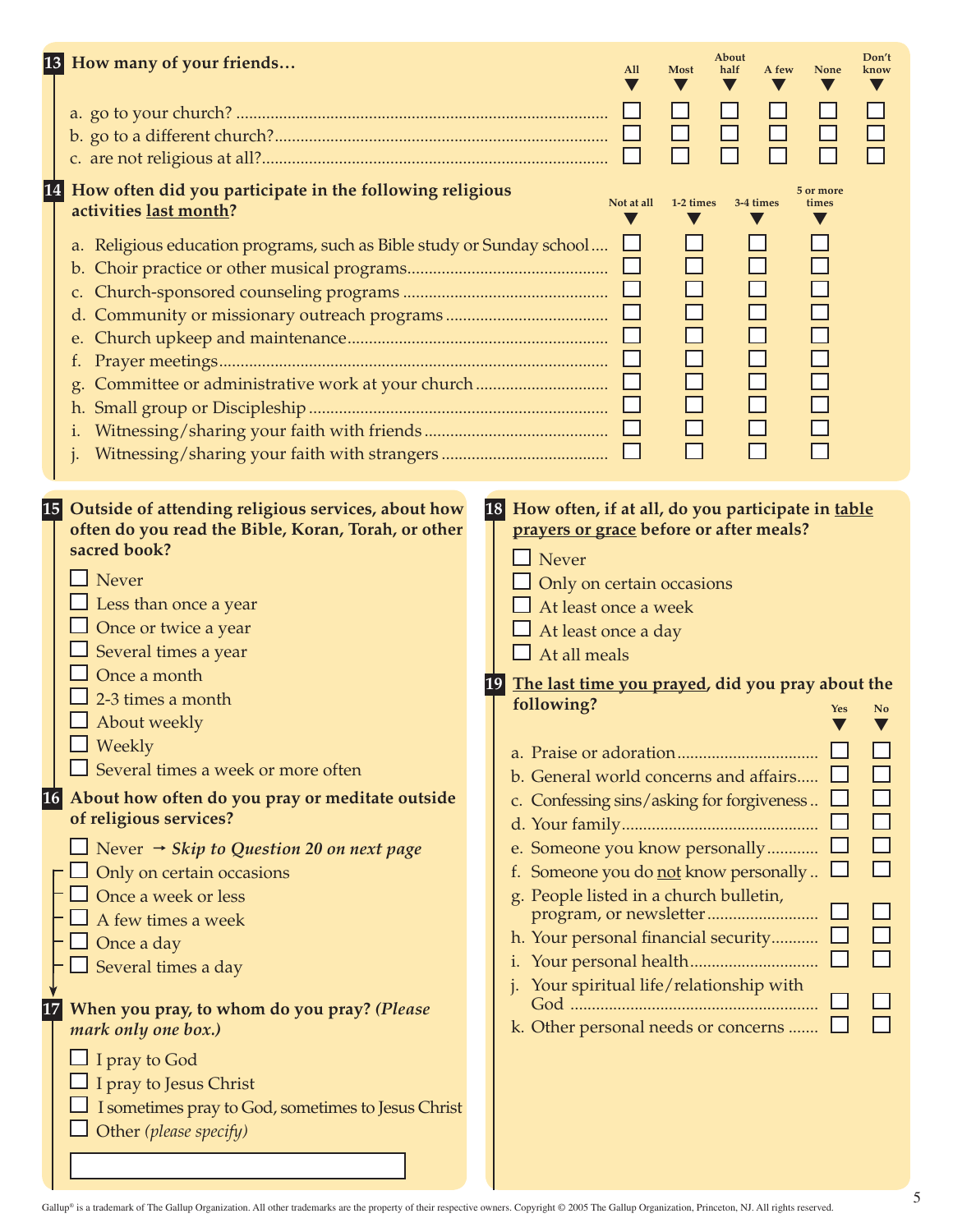|    | 20 Which one statement comes closest to your personal beliefs about the Bible? (Please mark only one box.)                                                                                                                                                                                                                                               |                     |                                                                   |                                                                             |                                                  |                                                                                 |
|----|----------------------------------------------------------------------------------------------------------------------------------------------------------------------------------------------------------------------------------------------------------------------------------------------------------------------------------------------------------|---------------------|-------------------------------------------------------------------|-----------------------------------------------------------------------------|--------------------------------------------------|---------------------------------------------------------------------------------|
|    | $\Box$ The Bible means exactly what it says. It should be taken literally, word-for-word, on all subjects.<br>The Bible is perfectly true, but it should not be taken literally, word-for-word. We must interpret its<br>meaning.<br>The Bible contains some human error.<br>The Bible is an ancient book of history and legends.<br>$\Box$ I don't know |                     |                                                                   |                                                                             |                                                  |                                                                                 |
| 21 | Which one statement comes closest to your personal beliefs about God? (Please mark only one box.)                                                                                                                                                                                                                                                        |                     |                                                                   |                                                                             |                                                  |                                                                                 |
|    | $\Box$ I have no doubts that God exists<br>I believe in God, but with some doubts<br>I sometimes believe in God<br>I believe in a higher power or cosmic force<br>I don't believe in anything beyond the physical world<br>$\Box$ I have no opinion                                                                                                      |                     |                                                                   |                                                                             |                                                  |                                                                                 |
| 22 | Even if you might not believe in God, based on your personal                                                                                                                                                                                                                                                                                             | <b>Strongly</b>     |                                                                   |                                                                             | <b>Strongly</b>                                  |                                                                                 |
|    | understanding, what do you think God is like?<br>t.<br>h.<br>$\mathbf{i}$ .                                                                                                                                                                                                                                                                              | agree               | Agree<br>$\Box$<br>$\Box$<br>$\Box$<br>$\Box$<br>$\Box$<br>$\Box$ | <b>Disagree</b><br>$\Box$<br>$\Box$<br>$\Box$<br>$\Box$<br>$\Box$<br>$\Box$ | disagree<br>$\Box$<br>$\Box$<br>$\Box$<br>$\Box$ | Undecided<br>$\Box$<br>$\Box$<br>$\Box$<br>$\Box$<br>$\Box$<br>$\Box$<br>$\Box$ |
| 23 | How well do you feel that each of the following words<br>describe God?                                                                                                                                                                                                                                                                                   | <b>Very</b><br>well | Somewhat<br>well<br>$\blacktriangledown$                          | Not very<br>well<br>v                                                       | <b>Not</b><br>at all<br>$\blacktriangledown$     | Undecided                                                                       |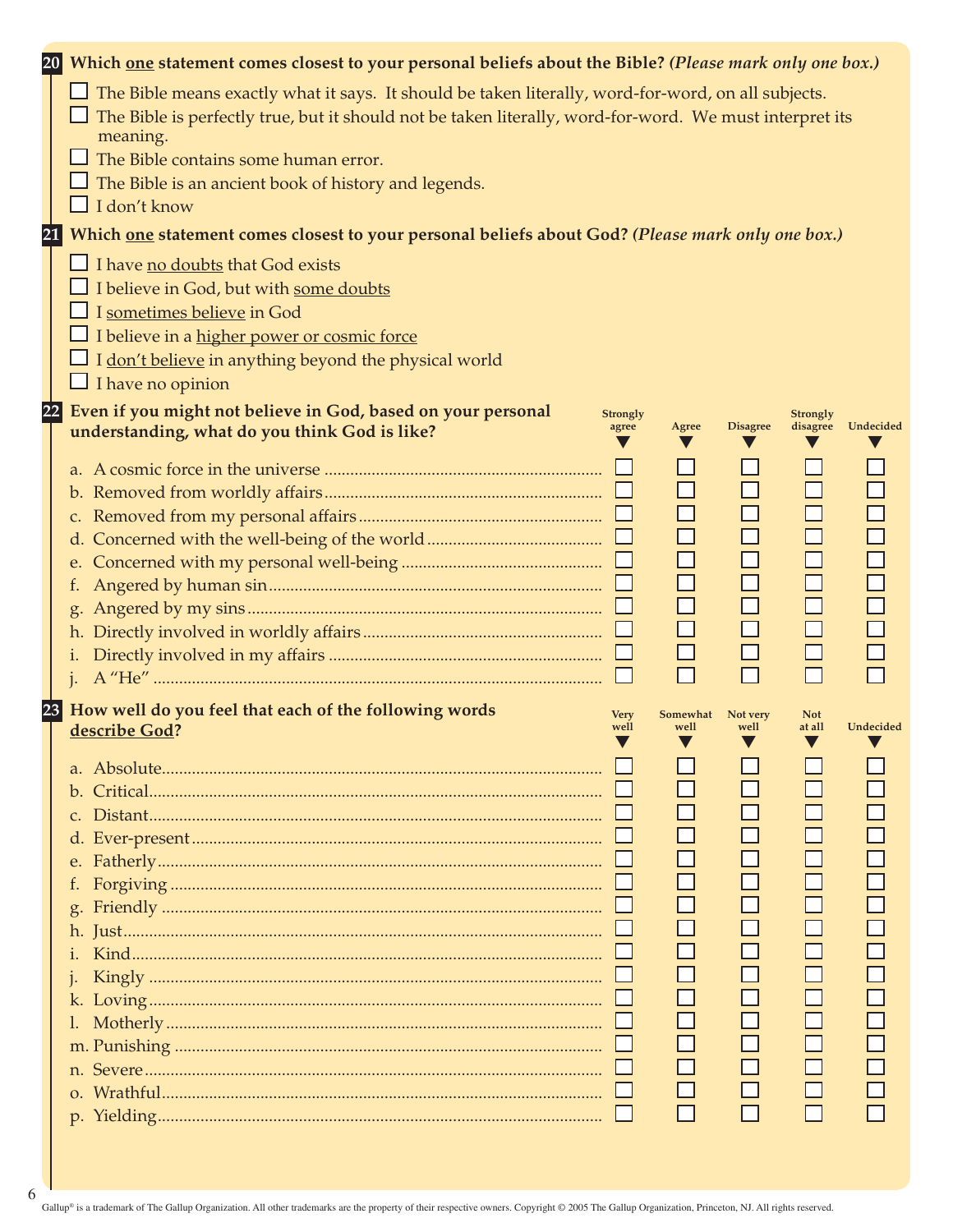| 24 | Which one statement comes closest to your personal beliefs about Jesus? (Please mark only one box.)            |
|----|----------------------------------------------------------------------------------------------------------------|
|    | $\Box$ Jesus is a fictional character                                                                          |
|    | Jesus probably existed, but he was not special                                                                 |
|    | Jesus was an extraordinary person, but he was not a messenger of God                                           |
|    | Jesus was one of many messengers or prophets of God                                                            |
|    | Jesus is the son of God                                                                                        |
|    | $\Box$ I have no opinion                                                                                       |
|    | 25 Which one statement comes closest to your personal view of religious salvation? (Please mark only one box.) |
|    | $\Box$ My religion is the one, true faith that leads to salvation                                              |
|    | Many religions lead to salvation                                                                               |
|    | $\Box$ I do not believe in religious salvation                                                                 |
|    | $\Box$ I don't know                                                                                            |
|    | Probably Absolutely<br>26 In your opinion, does each of the following exist?<br>Absolutely Probably<br>not     |
|    |                                                                                                                |
|    |                                                                                                                |
|    |                                                                                                                |
|    |                                                                                                                |
|    | $\Box$<br>$\Box$<br>$\Box$                                                                                     |
|    | $\Box$<br>$\Box$<br>$\Box$                                                                                     |
|    | $\Box$<br>$\Box$                                                                                               |
|    | $\Box$<br>$\Box$                                                                                               |
|    | $\Box$<br>$\Box$<br>$\Box$                                                                                     |
|    |                                                                                                                |
|    |                                                                                                                |
|    | IF YOU DO NOT BELIEVE IN HEAVEN, PLEASE SKIP TO QUESTION 28.                                                   |
|    | IF YOU DO BELIEVE IN HEAVEN, PLEASE CONTINUE WITH QUESTION 27.                                                 |
|    | 27 If you believe in Heaven, how many of the following people do<br>About<br>N <sub>0</sub>                    |
|    | All Most half A few None opinion<br>you think will get into Heaven?                                            |
|    |                                                                                                                |
|    |                                                                                                                |
|    |                                                                                                                |
|    | 88<br>88<br>8                                                                                                  |
|    |                                                                                                                |
|    |                                                                                                                |
| 28 | Please indicate whether or not you have ever had any of the<br><b>Yes</b><br>N <sub>o</sub>                    |
|    | following experiences:                                                                                         |
|    | a. I witnessed or experienced a miraculous, physical healing                                                   |
|    | b. I witnessed people speaking in tongues at a place of worship $\Box$                                         |
|    |                                                                                                                |
|    | $\Box$<br>d. I personally had a vision of a religious figure while awake                                       |
|    |                                                                                                                |
|    | 88<br>88                                                                                                       |
|    |                                                                                                                |
|    |                                                                                                                |
|    |                                                                                                                |
|    |                                                                                                                |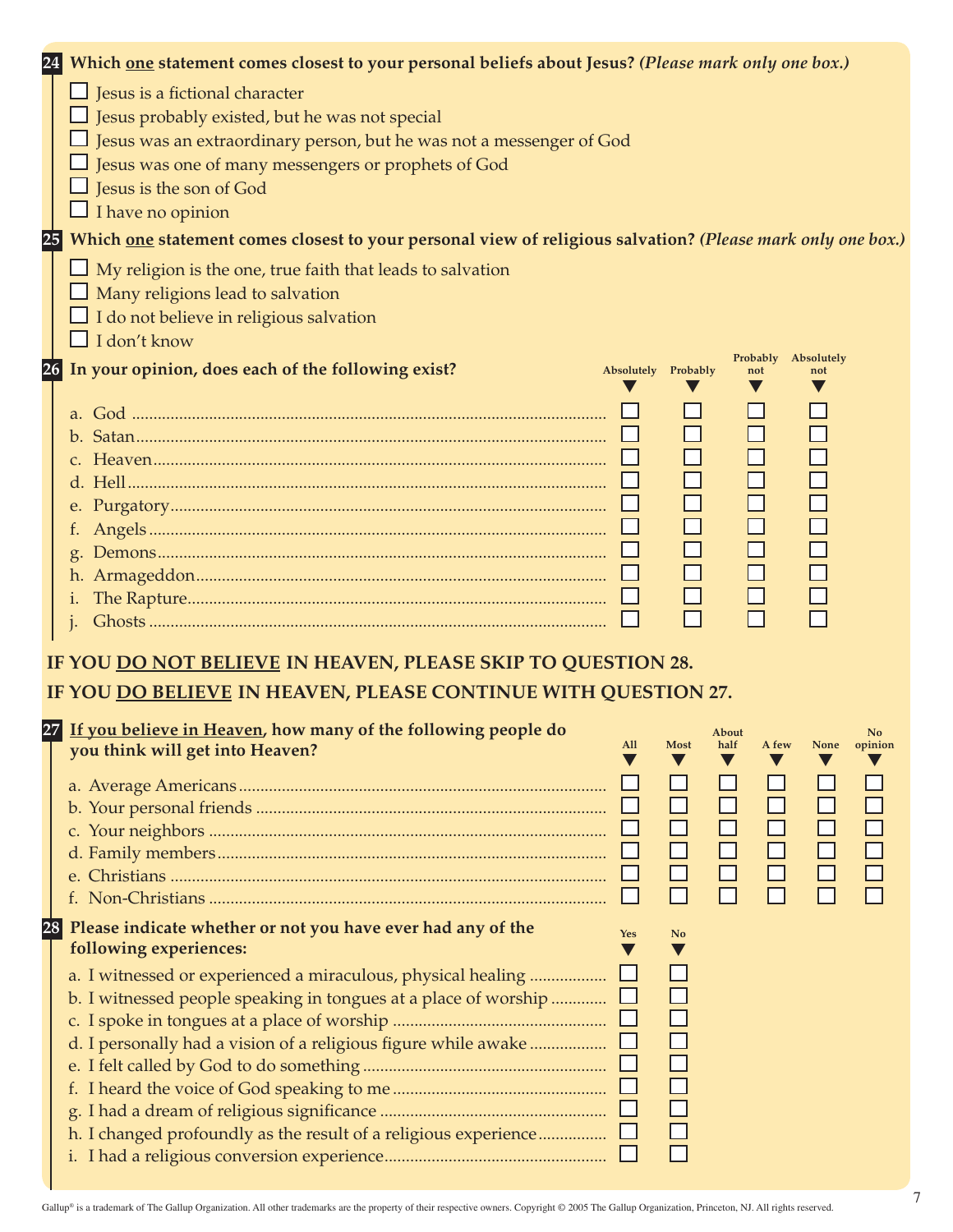|    | 29 Have you ever had an experience where you felt that                           | <b>Yes</b>                 | N <sub>o</sub>          |                                       |            |
|----|----------------------------------------------------------------------------------|----------------------------|-------------------------|---------------------------------------|------------|
|    |                                                                                  |                            |                         |                                       |            |
|    |                                                                                  |                            |                         |                                       |            |
|    |                                                                                  |                            |                         |                                       |            |
|    |                                                                                  |                            |                         |                                       |            |
|    |                                                                                  |                            |                         |                                       |            |
|    | 30 How comfortable would you feel talking about religion with                    | <b>Very</b><br>comfortable | Somewhat<br>comfortable | Somewhat<br>uncomfortable comfortable | Not at all |
|    |                                                                                  |                            |                         |                                       |            |
|    |                                                                                  | ப                          |                         |                                       |            |
|    |                                                                                  |                            |                         |                                       |            |
|    |                                                                                  |                            |                         |                                       |            |
|    |                                                                                  | ⊔                          |                         |                                       |            |
|    |                                                                                  |                            |                         |                                       |            |
| 31 | Please indicate the religious affiliation of your father, mother,                | a.                         | $\mathbf{b}$ .          | c.                                    |            |
|    | and spouse (if married). (Please mark one box for each column a-c.)              | <b>Father</b>              | Mother                  | <b>Spouse</b>                         |            |
|    |                                                                                  |                            |                         |                                       |            |
|    |                                                                                  |                            |                         |                                       |            |
|    |                                                                                  |                            |                         |                                       |            |
|    |                                                                                  |                            |                         |                                       |            |
|    |                                                                                  |                            |                         |                                       |            |
|    |                                                                                  |                            |                         |                                       |            |
|    |                                                                                  |                            |                         |                                       |            |
|    |                                                                                  |                            |                         |                                       |            |
| 32 | How personally religious were you at age 12?                                     |                            |                         |                                       |            |
|    |                                                                                  |                            |                         |                                       |            |
|    | $\Box$ Not religious at all                                                      |                            |                         |                                       |            |
|    | Not very religious                                                               |                            |                         |                                       |            |
|    | Somewhat religious                                                               |                            |                         |                                       |            |
|    | Very religious                                                                   |                            |                         |                                       |            |
|    | 33 By your best estimate, how often did you attend religious services at age 12? |                            |                         |                                       |            |
|    | $\Box$ Never                                                                     |                            |                         |                                       |            |
|    | Less than once a year                                                            |                            |                         |                                       |            |
|    | Once or twice a year                                                             |                            |                         |                                       |            |
|    | Several times a year                                                             |                            |                         |                                       |            |
|    | Once a month                                                                     |                            |                         |                                       |            |
|    | 2-3 times a month                                                                |                            |                         |                                       |            |
|    | About weekly                                                                     |                            |                         |                                       |            |
|    | Weekly                                                                           |                            |                         |                                       |            |
|    | Several times a week                                                             |                            |                         |                                       |            |
|    |                                                                                  |                            |                         |                                       |            |
|    |                                                                                  |                            |                         |                                       |            |
|    |                                                                                  |                            |                         |                                       |            |
|    |                                                                                  |                            |                         |                                       |            |
|    |                                                                                  |                            |                         |                                       |            |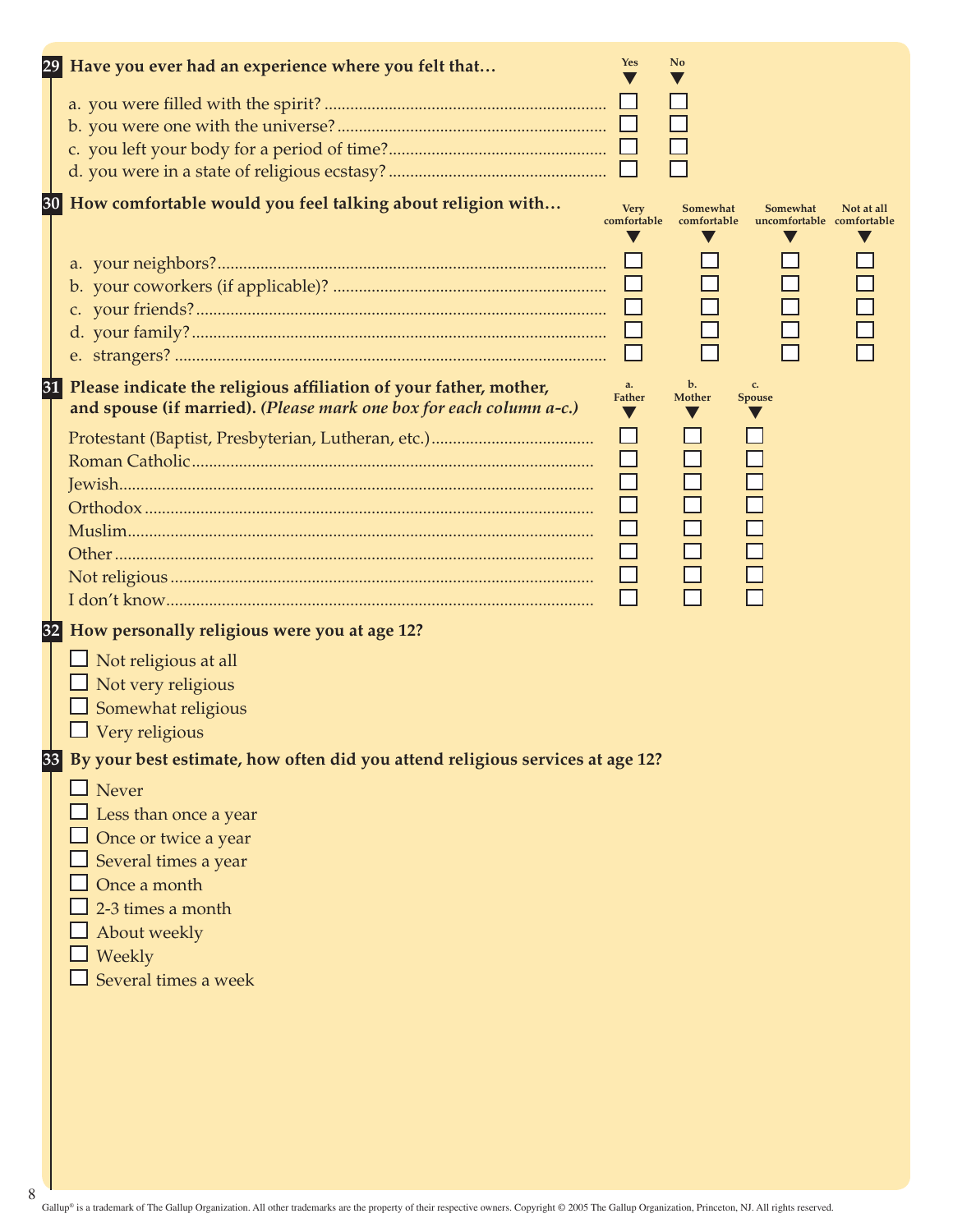#### **II. MORAL ATTITUDES**

|    | 34 How do you feel about abortion in the following circumstances?                                                                                                                                                                                                                      | <b>Always</b><br>wrong   | Almost<br>always<br>wrong | Only<br>wrong<br>sometimes | <b>Not</b><br>wrong<br>at all |           |
|----|----------------------------------------------------------------------------------------------------------------------------------------------------------------------------------------------------------------------------------------------------------------------------------------|--------------------------|---------------------------|----------------------------|-------------------------------|-----------|
|    |                                                                                                                                                                                                                                                                                        |                          |                           |                            |                               |           |
|    | 35 How do you feel about sexual relations in the following<br>circumstances?                                                                                                                                                                                                           | <b>Always</b><br>wrong   | Almost<br>always<br>wrong | Only<br>wrong<br>sometimes | <b>Not</b><br>wrong<br>at all |           |
| d. | 36 How do you feel about the following marriage and family<br>related issues?<br>c. Having a planned pregnancy outside of marriage                                                                                                                                                     | <b>Always</b><br>wrong   | Almost<br>always<br>wrong | Only<br>wrong<br>sometimes | <b>Not</b><br>wrong<br>at all |           |
| 37 | How do you feel about the following?                                                                                                                                                                                                                                                   | <b>Always</b><br>wrong   | Almost<br>always<br>wrong | Only<br>wrong<br>sometimes | <b>Not</b><br>wrong<br>at all |           |
| 38 | <b>III. POLITICAL ATTITUDES</b><br>To what extent do you agree or disagree with the following<br>statements about the war in Iraq and the Middle East:<br>b. Saddam Hussein was somehow involved in the 9/11 attacks<br>c. The U.S. must establish democratic order in the Middle East | <b>Strongly</b><br>agree | Agree                     | <b>Disagree</b>            | <b>Strongly</b><br>disagree   | Undecided |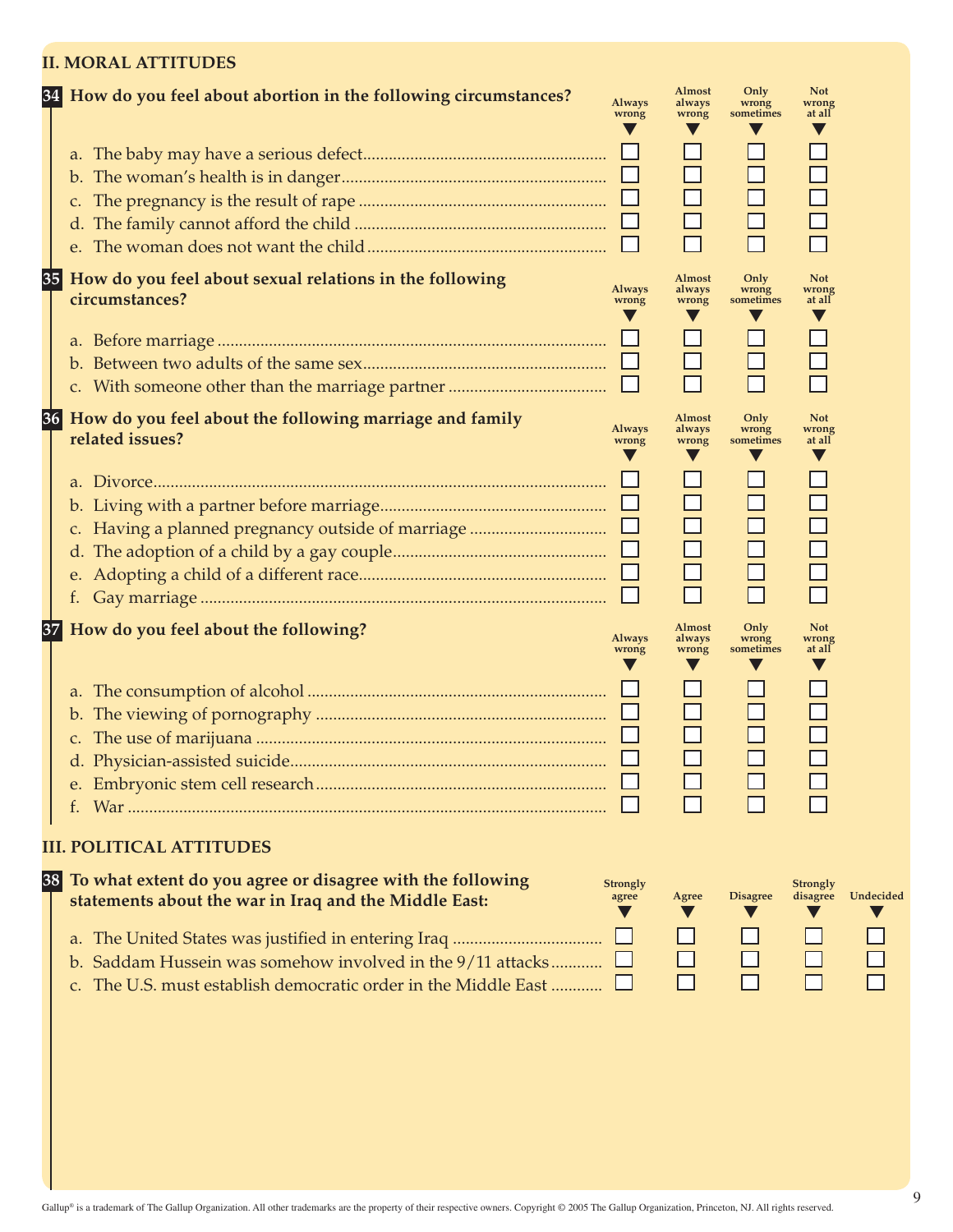| 39 | To what extent do you agree or disagree that the federal<br>government should:                                                                                                                                                                                                                                                  | <b>Strongly</b><br>agree | Agree                                                                                  | <b>Disagree</b>                                                    | Strongly<br>disagree                                     | Undecided |
|----|---------------------------------------------------------------------------------------------------------------------------------------------------------------------------------------------------------------------------------------------------------------------------------------------------------------------------------|--------------------------|----------------------------------------------------------------------------------------|--------------------------------------------------------------------|----------------------------------------------------------|-----------|
|    | t.<br>h.<br>1.<br>1. Allow the display of religious symbols in public spaces                                                                                                                                                                                                                                                    |                          | $\Box$<br>$\Box$<br>$\Box$<br>$\Box$<br>$\Box$<br>$\Box$<br>$\Box$<br>$\Box$<br>$\Box$ | $\Box$<br>$\Box$<br>$\Box$<br>$\Box$<br>$\Box$<br>$\Box$<br>$\Box$ | ┓<br>┓<br>$\Box$<br>$\Box$<br>$\Box$<br>$\Box$<br>$\Box$ |           |
|    | 40<br>To what extent do you agree or disagree with the following<br>statements about the educational system and the media:<br>b. An atheist should be allowed to teach at a high school<br>c. An admitted homosexual should be allowed to teach at a high<br>The typical college professor is out of touch with my values<br>e. | <b>Strongly</b><br>agree | Agree<br>v<br>$\Box$                                                                   | <b>Disagree</b>                                                    | Strongly<br>disagree                                     | Undecided |
|    | 41<br>To what extent do you agree or disagree with the following<br>statements:                                                                                                                                                                                                                                                 | <b>Strongly</b><br>agree | Agree                                                                                  | <b>Disagree</b>                                                    | <b>Strongly</b><br>disagree                              | Undecided |
| 42 | How important is it to do the following in order to be a good person?<br>$\mathsf{D}$ .<br>C.<br>d.<br>е.                                                                                                                                                                                                                       | <b>Very</b><br>important | Somewhat<br>important                                                                  | Not very<br>important                                              | Not at all<br>important                                  |           |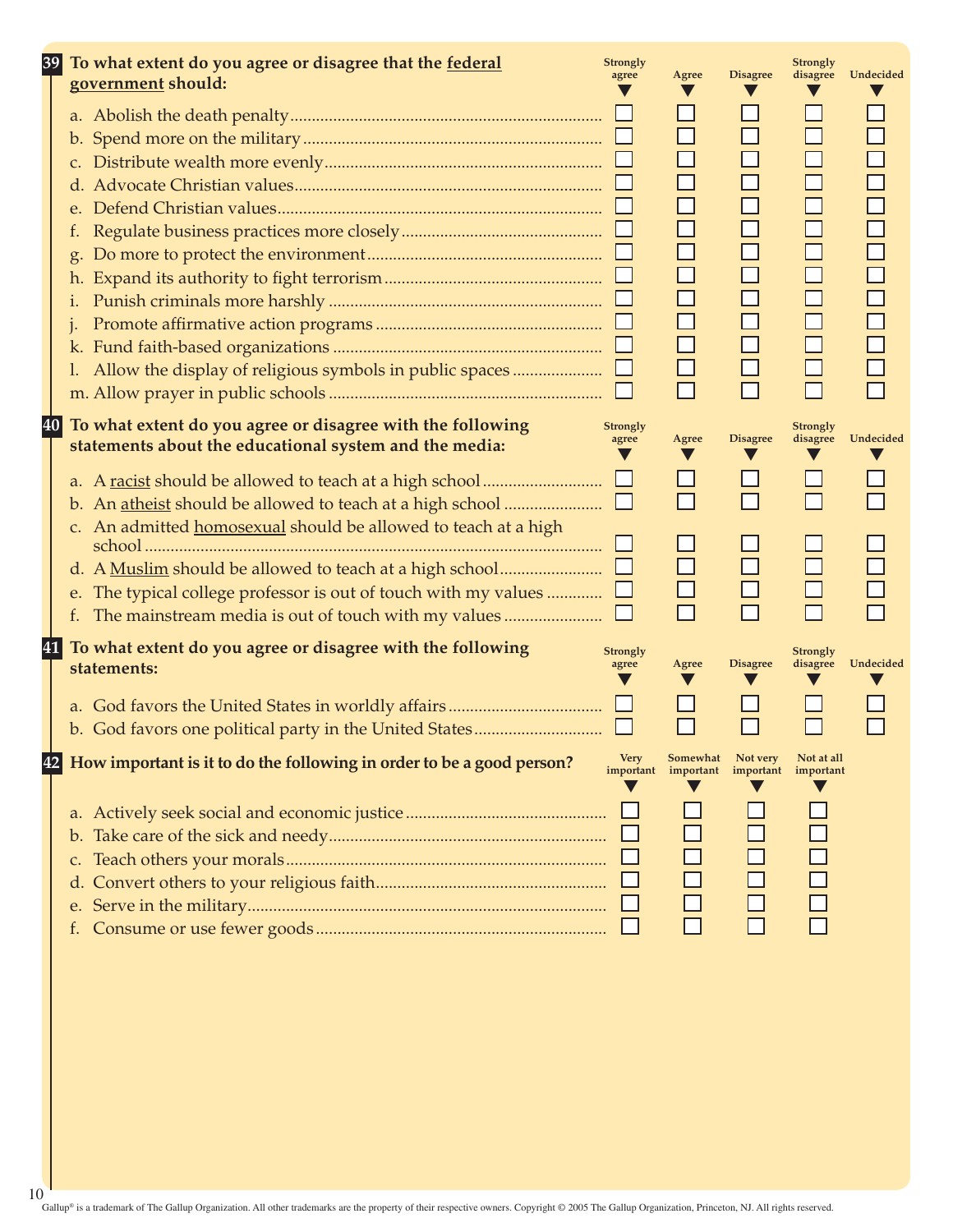### **IV. CIVIC ENGAGEMENT AND TRUST**

|          | 43 In the year leading up to the 2004 presidential election, did you<br>N <sub>o</sub><br>Yes                                                                                                                   |
|----------|-----------------------------------------------------------------------------------------------------------------------------------------------------------------------------------------------------------------|
|          | a. read newspaper or magazine stories about the election?<br>c. give money to a political campaign, party, or candidate?<br>ō<br>$\bar{\Pi}$<br>h. work for a political campaign or voter registration drive?   |
|          | Of the final candidates, who did you want to win the 2004 presidential election?<br>George W. Bush<br>John Kerry<br><b>Ralph Nader</b><br>Somebody else<br>$\Box$ No preference                                 |
| 46       | 45 Did you vote in the 2004 presidential election?<br>$\Box$ Yes<br>$\Box$ No<br>How would you describe yourself politically?                                                                                   |
|          | $\Box$ Strong Republican<br>Moderate Republican<br>Leaning Republican<br>Independent<br><b>Leaning Democrat</b><br>Moderate Democrat<br><b>Strong Democrat</b><br>$\Box$ Other (please specify)                 |
| 47<br>48 | In the past year, has anyone asked you to volunteer your time?<br>$\Box$ Yes<br>$\Box$ No<br><b>None</b><br>1-2 hours<br>3-4 hours<br>5-10 hours<br>On average, about how many hours per month do you volunteer |
|          |                                                                                                                                                                                                                 |

**11 or more hours**

TODO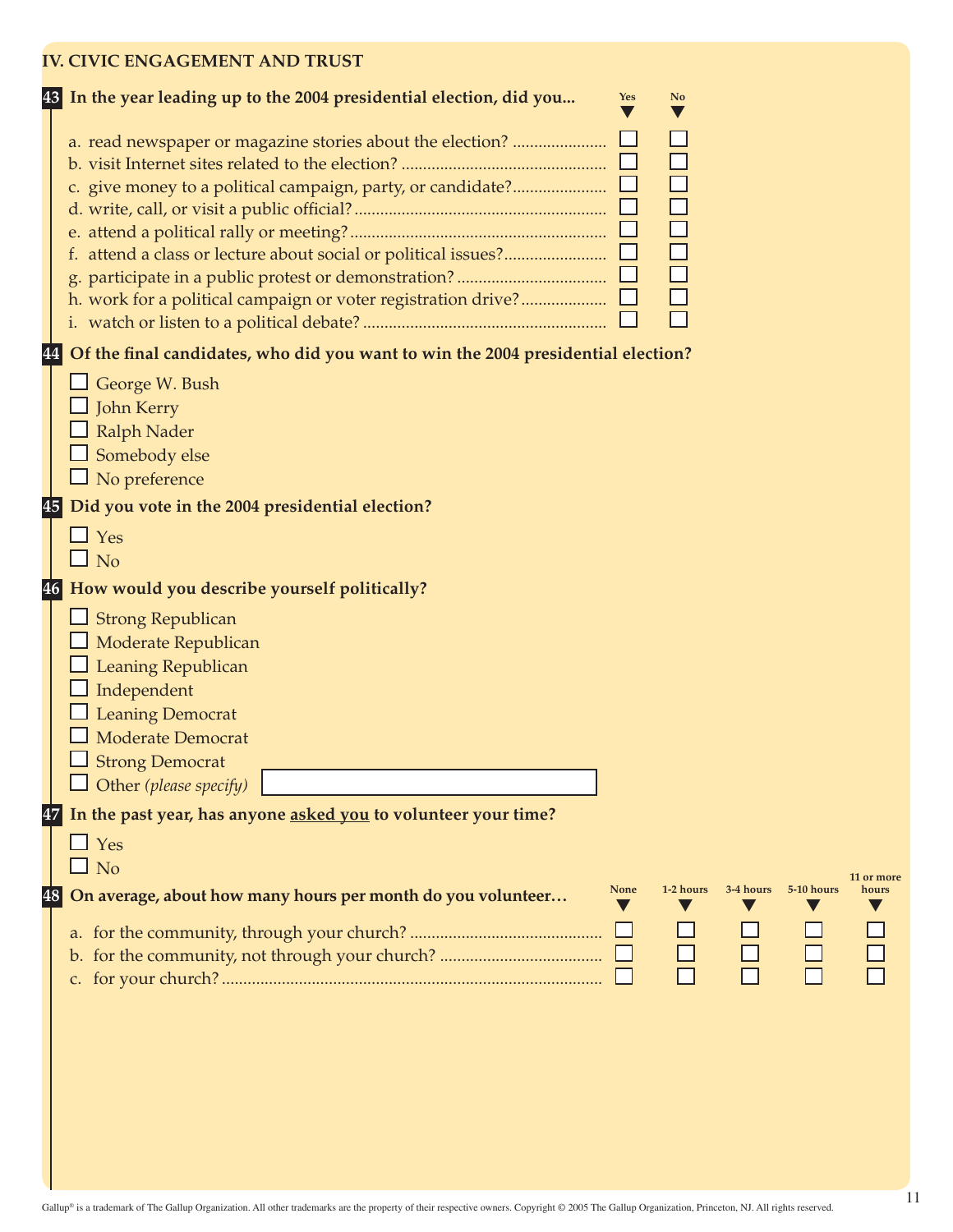| 49<br>Please indicate your current level of involvement with the<br>following organizations: (Mark all that apply for each item a-o)                                                                                                                                                  | $\bf{I}$<br>belong | 1<br>contribute volunteer | 1                                         | I hold a<br>leadership<br>position |
|---------------------------------------------------------------------------------------------------------------------------------------------------------------------------------------------------------------------------------------------------------------------------------------|--------------------|---------------------------|-------------------------------------------|------------------------------------|
| f.<br>i.                                                                                                                                                                                                                                                                              | ⊔                  |                           | $\Box$<br>$\Box$<br>П<br>$\Box$<br>$\Box$ |                                    |
| 50<br>How much would you say that you trust the following people<br>or groups?<br>C <sub>1</sub><br>d.<br>The U.S. government $\ldots$ $\ldots$ $\ldots$ $\ldots$ $\ldots$ $\ldots$ $\ldots$ $\ldots$ $\ldots$ $\ldots$ $\ldots$ $\ldots$<br>f.<br>g.<br>1.<br><b>V. DEMOGRAPHICS</b> | A lot<br>⊔         | <b>Some</b>               | Only a<br>little<br>$\Box$<br>1000<br>000 | Not at all                         |
| 51 What is your gender?                                                                                                                                                                                                                                                               |                    |                           |                                           |                                    |

 $\Box$  Male  $\Box$  Female

 **52 What is your date of birth?**

M M D D Y Y Y Y Y

12<br>Gallup® is a trademark of The Gallup Organization. All other trademarks are the property of their respective owners. Copyright © 2005 The Gallup Organization, Princeton, NJ. All rights reserved.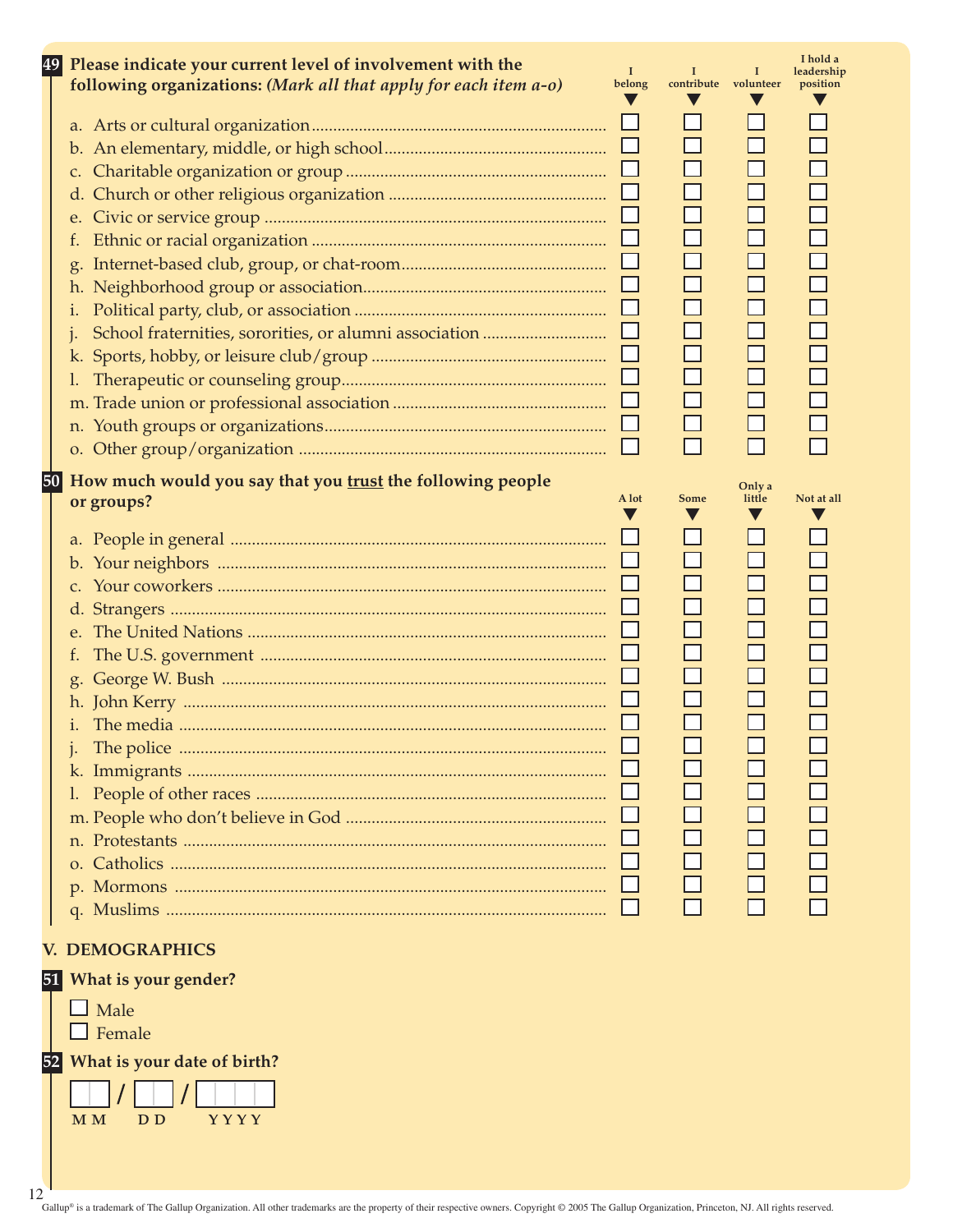| 54       | 53 Are you a citizen of the United States of America?<br>$\Box$ Yes<br>$\square$ No<br>Are you Spanish, Hispanic, or Latino?<br>$\Box$ Yes<br>$\Box$ No<br>55 How many children do you have?                                                                                                                                       | 60 By your best estimate, what was your total<br>household income last year, before taxes?<br>$\Box$ \$10,000 or less<br>$\Box$ \$10,001 - \$20,000<br>$\Box$ \$20,001 - \$35,000<br>$\frac{1}{2}$ \$35,001 - \$50,000<br>$\Box$ \$50,001 - \$100,000<br>$\Box$ \$100,001 - \$150,000<br>$\Box$ \$150,001 or more                                                                                                                                  |  |
|----------|------------------------------------------------------------------------------------------------------------------------------------------------------------------------------------------------------------------------------------------------------------------------------------------------------------------------------------|----------------------------------------------------------------------------------------------------------------------------------------------------------------------------------------------------------------------------------------------------------------------------------------------------------------------------------------------------------------------------------------------------------------------------------------------------|--|
| 56<br>57 | How many children under the age of 18 currently<br>live in your household?<br>What is your race? (You can mark "yes"                                                                                                                                                                                                               | Last week did you do any work for pay or profit?<br>61<br>$\Box$ Yes<br>$\Box$ No<br>62 How many hours did you work last week?                                                                                                                                                                                                                                                                                                                     |  |
|          | N <sub>o</sub><br>to more than one.)<br><b>Yes</b><br>⊔<br>$\Box$<br>b. Black or African-American<br>П<br>c. American Indian or Alaska Native<br>П<br>e. Native Hawaiian or other Pacific                                                                                                                                          | 63 If you are employed, which of the following best<br>describes your employment?<br>Employed by a for-profit private company,<br>business or individual<br>Employed by a non-profit, tax-exempt or<br>charitable organization<br>$\Box$ Employed by the <u>local, state or federal</u><br>government<br>$\Box$ Self-employed<br>$\Box$ Working <u>without pay</u> in a family business or                                                         |  |
|          | 58 What is your current marital status?<br>Never married<br>Married<br>$\Box$ Living as married<br>Separated<br>Divorced<br>Widowed                                                                                                                                                                                                | farm<br>$\Box$ Not currently employed $\rightarrow$ Skip to Question 66<br>If you are currently employed, what is your job title?<br>65 Is your current employer a locally-owned<br>business?<br>$\Box$ Yes                                                                                                                                                                                                                                        |  |
| 59       | What is the highest level of education you have<br>completed? (Please mark only one box.)<br>8 <sup>th</sup> grade or less<br>9 <sup>th</sup> -12 <sup>th</sup> grade (no high school diploma)<br>High school graduate (12)<br>Some college<br>Trade/Technical/Vocational training<br>College graduate<br>Postgraduate work/Degree | N <sub>o</sub><br>I'm not sure<br>IF YOU DID WORK FOR PAY OR PROFIT LAST<br>WEEK, SKIP TO QUESTION 67 ON NEXT PAGE.<br>IF YOU DID NOT WORK FOR PAY OR PROFIT<br>LAST WEEK, CONTINUE WITH QUESTION 66.<br>If you did not do any work last week for pay or<br><b>66</b><br>profit, what is the reason?<br>I am a homemaker<br>I am a student<br>I am retired<br>I have a disability or injury<br>I am looking for work<br>I was on vacation or leave |  |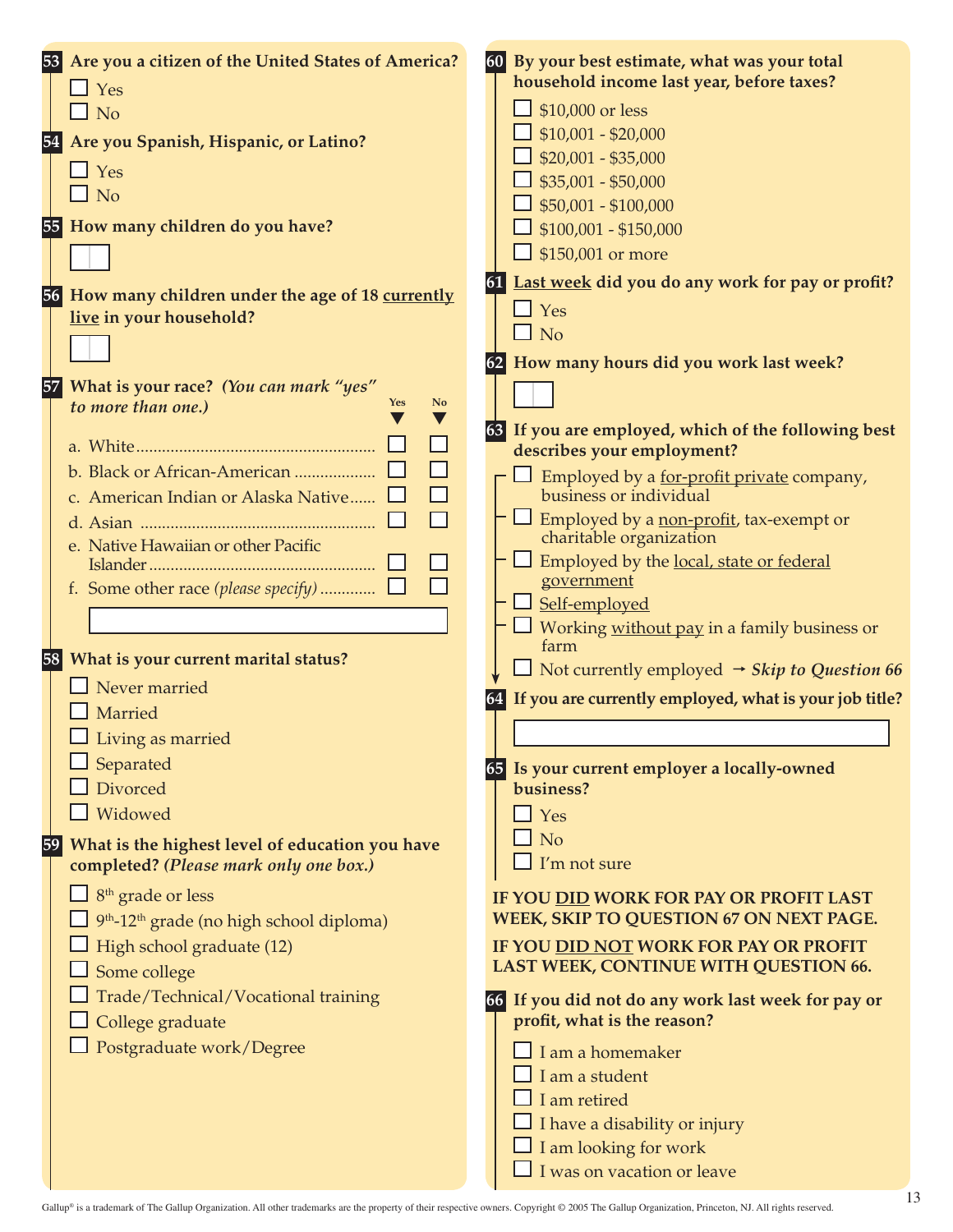#### **VI. CONSUMPTION OF RELIGIOUS GOODS**

| 67 | When you read books about religion, from which source are you most likely to get them? (Please mark only            |
|----|---------------------------------------------------------------------------------------------------------------------|
|    | one box.)                                                                                                           |
|    | $\Box$ I don't read books about religion                                                                            |
|    | The public library                                                                                                  |
|    | A church library                                                                                                    |
|    | A Christian bookstore                                                                                               |
|    | A New Age/metaphysical bookstore                                                                                    |
|    | A general bookstore, such as Barnes & Noble® or Waldenbooks®                                                        |
|    | $\Box$ An online retailer, such as Amazon.com <sup>®</sup>                                                          |
|    | $\Box$ I borrow from a friend/family member                                                                         |
|    | $\Box$ Other (please specify)                                                                                       |
|    | 12 or more                                                                                                          |
|    | 68 How many times in the past year did you<br><b>Never</b><br>1-3 times<br>4-6 times<br>7-11 times<br>times         |
|    |                                                                                                                     |
|    | $\Box$                                                                                                              |
|    | П<br>П                                                                                                              |
|    | $\Box$<br>$\Box$                                                                                                    |
|    |                                                                                                                     |
|    | $\Box$<br>$\Box$<br>$\Box$                                                                                          |
|    | $\Box$<br>П<br>f. purchase something from a New Age/metaphysical bookstore? $\Box$                                  |
|    | 69 Have you ever chosen to use a service or business (other than a religious store),                                |
|    | because the owner is a member of your religion?                                                                     |
|    | $\Box$ Yes                                                                                                          |
|    | $\Box$ No                                                                                                           |
|    | $\Box$ I don't know                                                                                                 |
|    | 70 Religiously-themed items come in many forms, from jewelry, such as crucifixes or                                 |
|    | crystals, to books, such as the Left-Behind series or the Celestine Prophecy.                                       |
|    | If you purchased any of the following religiously-themed items<br>I purchased this item from (mark all that apply): |
|    | in the past year, please indicate where you purchased the item.<br>Online<br>Religious Non-religious My place       |
|    | merchant<br>(Please mark all that apply for each item a-m.)<br>store<br>store<br>of worship                         |
|    |                                                                                                                     |
|    | $\Box$                                                                                                              |
|    | c.                                                                                                                  |
|    | <b>0000</b>                                                                                                         |
|    | e.                                                                                                                  |
|    | П<br>t.                                                                                                             |
|    | Religious art or pictures, such as portraits of Jesus or statues of<br>g.                                           |
|    |                                                                                                                     |
|    | h. Movies with a religious theme or perspective, such as                                                            |
|    |                                                                                                                     |
|    | 1.                                                                                                                  |
|    | $\overline{a}$<br>$\mathbf{1}$                                                                                      |
|    | k.                                                                                                                  |
|    | $\overline{\Box}$<br>Bumper stickers/car decals with religious messages or symbols $\Box$<br>Ι.<br>$\Box$           |
|    | П                                                                                                                   |

Gallup® is a trademark of The Gallup Organization. All other trademarks are the property of their respective owners. Copyright © 2005 The Gallup Organization, Princeton, NJ. All rights reserved.  $14$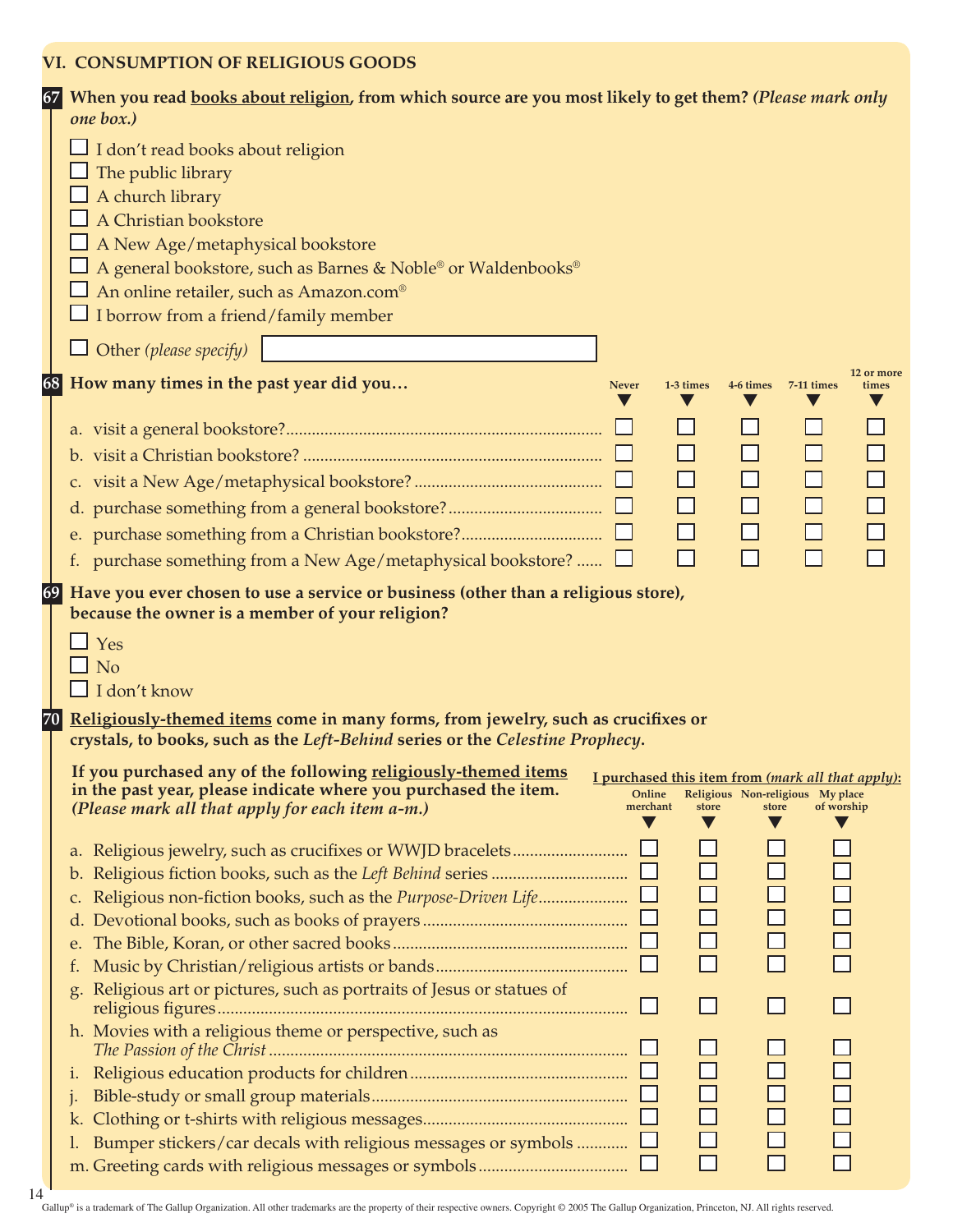|    | 71 In the past month, about how much money do you think you spent on religious products                                                   |                               |                                         |                 |                                            |  |  |
|----|-------------------------------------------------------------------------------------------------------------------------------------------|-------------------------------|-----------------------------------------|-----------------|--------------------------------------------|--|--|
|    | (such as items in Question 70), including items purchased from your place of worship?                                                     |                               |                                         |                 |                                            |  |  |
|    | $\Box$ None                                                                                                                               |                               |                                         |                 |                                            |  |  |
|    | Less than \$25                                                                                                                            |                               |                                         |                 |                                            |  |  |
|    | \$25-\$49                                                                                                                                 |                               |                                         |                 |                                            |  |  |
|    | \$50-\$99                                                                                                                                 |                               |                                         |                 |                                            |  |  |
|    | \$100-\$999                                                                                                                               |                               |                                         |                 |                                            |  |  |
|    | $\Box$ \$1,000 or more                                                                                                                    |                               |                                         |                 |                                            |  |  |
| 72 | Have you seen any of the following movies/television shows?<br>Yes                                                                        | N <sub>0</sub>                |                                         |                 |                                            |  |  |
|    |                                                                                                                                           |                               |                                         |                 |                                            |  |  |
|    |                                                                                                                                           |                               |                                         |                 |                                            |  |  |
|    |                                                                                                                                           |                               |                                         |                 |                                            |  |  |
|    |                                                                                                                                           |                               |                                         |                 |                                            |  |  |
|    |                                                                                                                                           |                               |                                         |                 |                                            |  |  |
|    |                                                                                                                                           |                               |                                         |                 |                                            |  |  |
| 73 | Have you read any of the following books?<br><b>Yes</b>                                                                                   | N <sub>0</sub>                |                                         |                 |                                            |  |  |
|    |                                                                                                                                           |                               |                                         |                 |                                            |  |  |
|    |                                                                                                                                           |                               |                                         |                 |                                            |  |  |
|    |                                                                                                                                           |                               |                                         |                 |                                            |  |  |
|    |                                                                                                                                           |                               |                                         |                 |                                            |  |  |
|    |                                                                                                                                           |                               |                                         |                 |                                            |  |  |
|    |                                                                                                                                           |                               |                                         |                 |                                            |  |  |
|    |                                                                                                                                           |                               |                                         |                 |                                            |  |  |
|    |                                                                                                                                           |                               |                                         |                 |                                            |  |  |
|    | <b>VII. THE NEW AGE</b>                                                                                                                   |                               |                                         |                 |                                            |  |  |
|    | 74 To what extent do you agree or disagree with the following<br><b>Strongly</b>                                                          |                               |                                         | <b>Strongly</b> |                                            |  |  |
|    | agree<br>statements:                                                                                                                      | Agree<br>$\blacktriangledown$ | <b>Disagree</b><br>$\blacktriangledown$ | v               | disagree Undecided<br>$\blacktriangledown$ |  |  |
|    | a. We are approaching an entirely new age that will radically                                                                             |                               |                                         |                 |                                            |  |  |
|    | change our view of science, spiritual knowledge, or humanity<br>b. Ancient advanced civilizations, such as Atlantis, once existed. $\Box$ |                               |                                         |                 |                                            |  |  |
|    | c. Some alternative treatments are at least as effective as traditional                                                                   |                               |                                         |                 |                                            |  |  |
|    |                                                                                                                                           |                               |                                         |                 |                                            |  |  |
|    | d. It is possible to influence the physical world through the mind alone $\Box$                                                           | П                             |                                         |                 |                                            |  |  |
|    | e. Astrologers, palm-readers, tarot card readers, fortune tellers, and                                                                    |                               |                                         |                 |                                            |  |  |
|    |                                                                                                                                           |                               |                                         |                 |                                            |  |  |
|    |                                                                                                                                           |                               |                                         |                 |                                            |  |  |
|    |                                                                                                                                           |                               |                                         |                 |                                            |  |  |
|    |                                                                                                                                           | $\Box$                        |                                         |                 |                                            |  |  |
|    | Dreams sometimes foretell the future or reveal hidden truths                                                                              | $\Box$                        |                                         |                 |                                            |  |  |
|    |                                                                                                                                           |                               |                                         |                 |                                            |  |  |
|    | k. Creatures such as Bigfoot and the Loch Ness Monster will one                                                                           |                               |                                         |                 |                                            |  |  |
|    |                                                                                                                                           |                               |                                         |                 |                                            |  |  |

## *Continue on back*